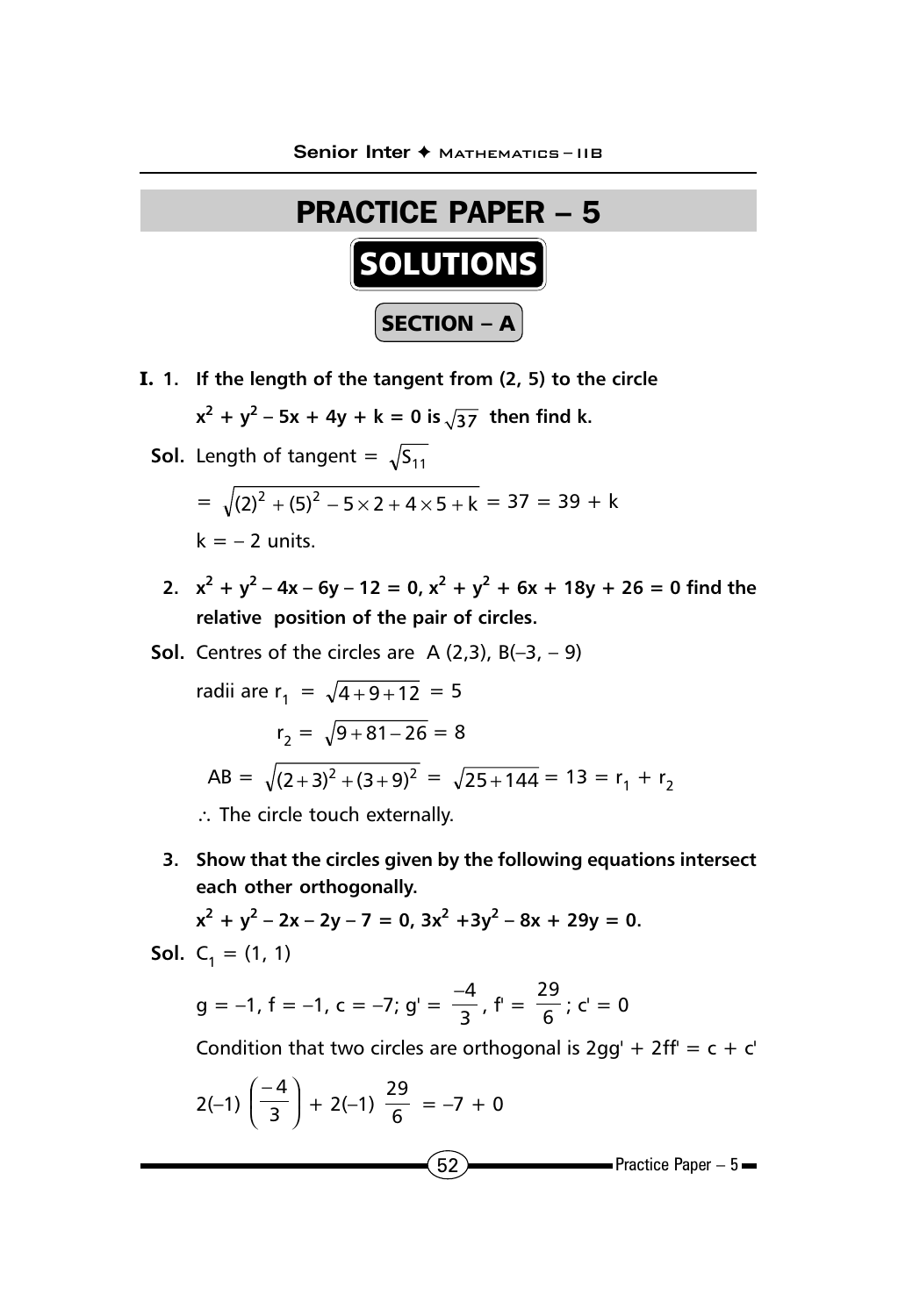L.H.S. = 
$$
\frac{8}{3} - \frac{29}{3} = \frac{-21}{3} = -7
$$
  
-7 = -7

Hence both circles cut orthogonally.

- **4. Find the position (interior or exterior or on) of the points (6, –6)** with respect to the parabola  $y^2 = 16x$ .
- **Sol.** Equation of the parabola is  $y^2 = 6x$

i.e., 
$$
S = y^2 - 6x
$$
  
\n $S_{11} = (-6)^2 - 6.6 = 36 - 36 = 0$   
\n $\therefore$  (6, -6) lies on the parabola.

- **5.** Find the equation of the normal at  $\theta = \frac{\pi}{3}$  to the hyperbola  $3x^2 - 4y^2 = 12$ .
- **Sol.** Equation of the hyperbola is  $3x^2 4y^2 = 12$

$$
\frac{x^2}{4}-\frac{y^2}{3}=1
$$

Equation of the normal is  $\frac{dx}{\sec \theta} + \frac{dy}{\tan \theta}$ by sec  $\frac{ax}{ax} + \frac{by}{ax} = a^2 + b^2$ 

$$
\frac{2x}{\sec 60^\circ} + \frac{\sqrt{3}y}{\tan 60^\circ} = 4 + 3
$$

$$
\frac{2x}{2} + \frac{\sqrt{3}y}{\sqrt{3}} = 7 \implies x + y = 7
$$

$$
2 \sqrt{3}
$$

6. 
$$
\int \frac{1+\cos^2 x}{1-\cos 2x} dx
$$
 on  $1 \subset R / \{\text{nx} : \text{n} \in \text{z}\}.$ 

$$
\text{Sol.} \quad \int \frac{1 + \cos^2 x}{1 - \cos 2x} \, \mathrm{d}x = \int \frac{1 + \cos^2 x}{2 \sin^2 x} \, \mathrm{d}x
$$
\n
$$
= \frac{1}{2} \int \frac{\mathrm{d}x}{\sin^2 x} + \frac{1}{2} \int \cot^2 x \, \mathrm{d}x
$$
\n
$$
\boxed{53}
$$
\nPractice Paper - 5 =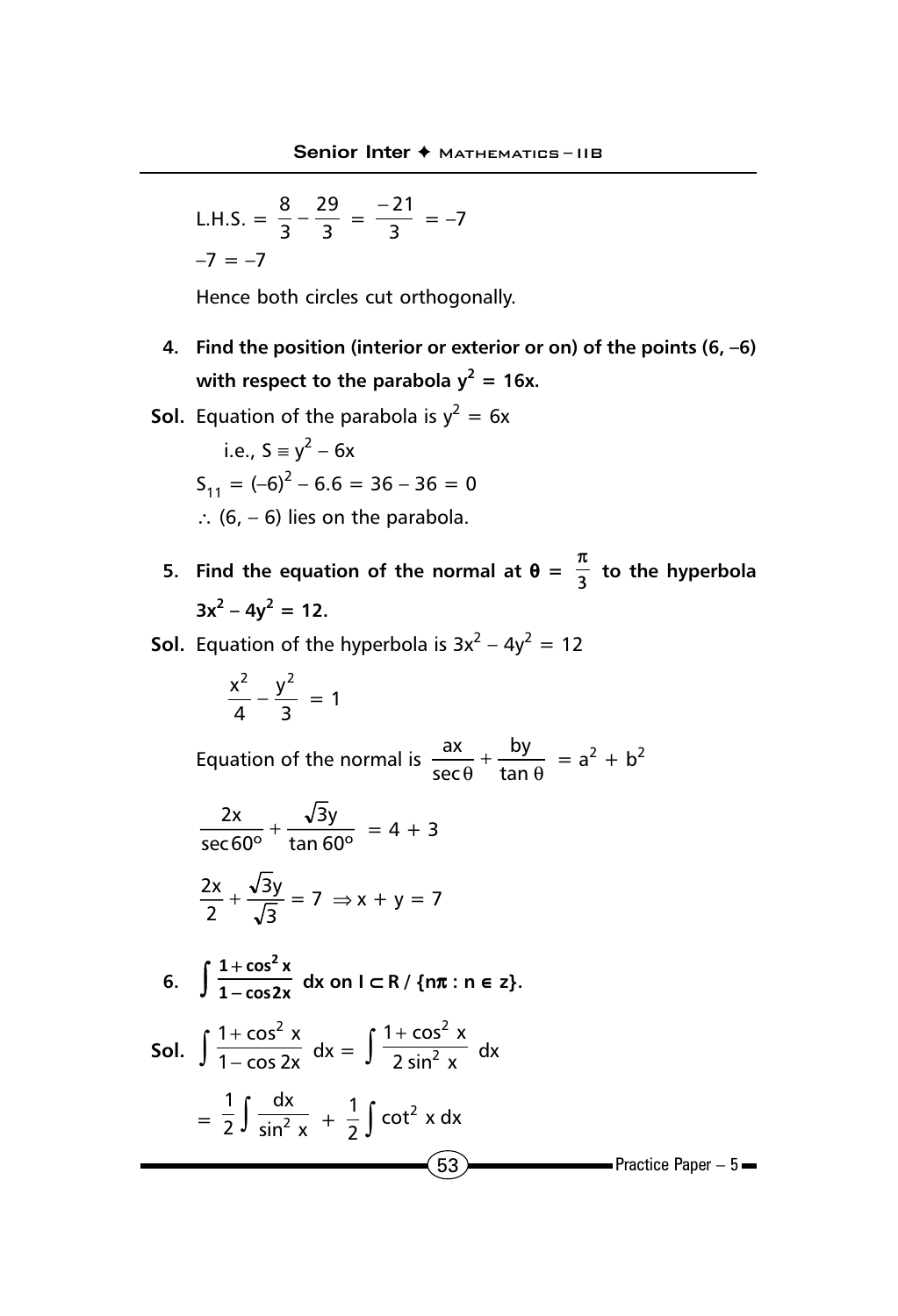$$
= \frac{1}{2} \int \csc^2 x \, dx + \frac{1}{2} \int (\csc^2 x - 1) \, dx
$$
  
\n
$$
= \int \csc^2 x \, dx - \frac{1}{2} \int dx = -\cot x - \frac{x}{2} + C
$$
  
\n7. Evaluate  $\int \frac{1}{x \log x [\log (\log (\log x)]} \, dx$  on (1,  $\infty$ ).  
\nSoI.  $t = \log (\log x)$   
\n
$$
dt = \frac{1}{\log x} \cdot \frac{1}{x} dx
$$
  
\n
$$
\int \frac{1}{x \log x [\log (\log x)]} \, dx = \int \frac{dt}{t}
$$
  
\n
$$
= \log |t| + C = \log |\log (\log x)| + C
$$
  
\n8. Evaluate  $I = \int_0^1 \frac{x^2}{x^2 + 1} \, dx$ .  
\nSoI.  $= \int_0^1 \frac{x^2}{x^2 + 1} \, dx$   
\n
$$
= \int_0^1 \frac{dx}{x^2 + 1} = [x]_0^1 - [\tan^{-1} x]_0^1
$$
  
\n
$$
= 1 - \tan^{-1} 1 = 1 - \pi/4
$$
  
\n9. Find the area enclosed with the curves  $y^2 = 3x$ ,  $x = 3$ .  
\nSoI. The parabola is symmetrical about X – axis  
\nRequired area  $= 2 \int_0^3 \sqrt{3} \cdot \sqrt{x} \, dx$   
\n
$$
= \left( 2\sqrt{3} \cdot \frac{x^{\frac{3}{2}}}{\frac{3}{2}} \right)_0^3
$$

2  $\int_{0}$ 

 $=\frac{4\sqrt{3}}{3}$ .  $(3\sqrt{3} - 0) = 12$  sq. units.

l

 $\sqrt{54}$  Practice Paper – 5

A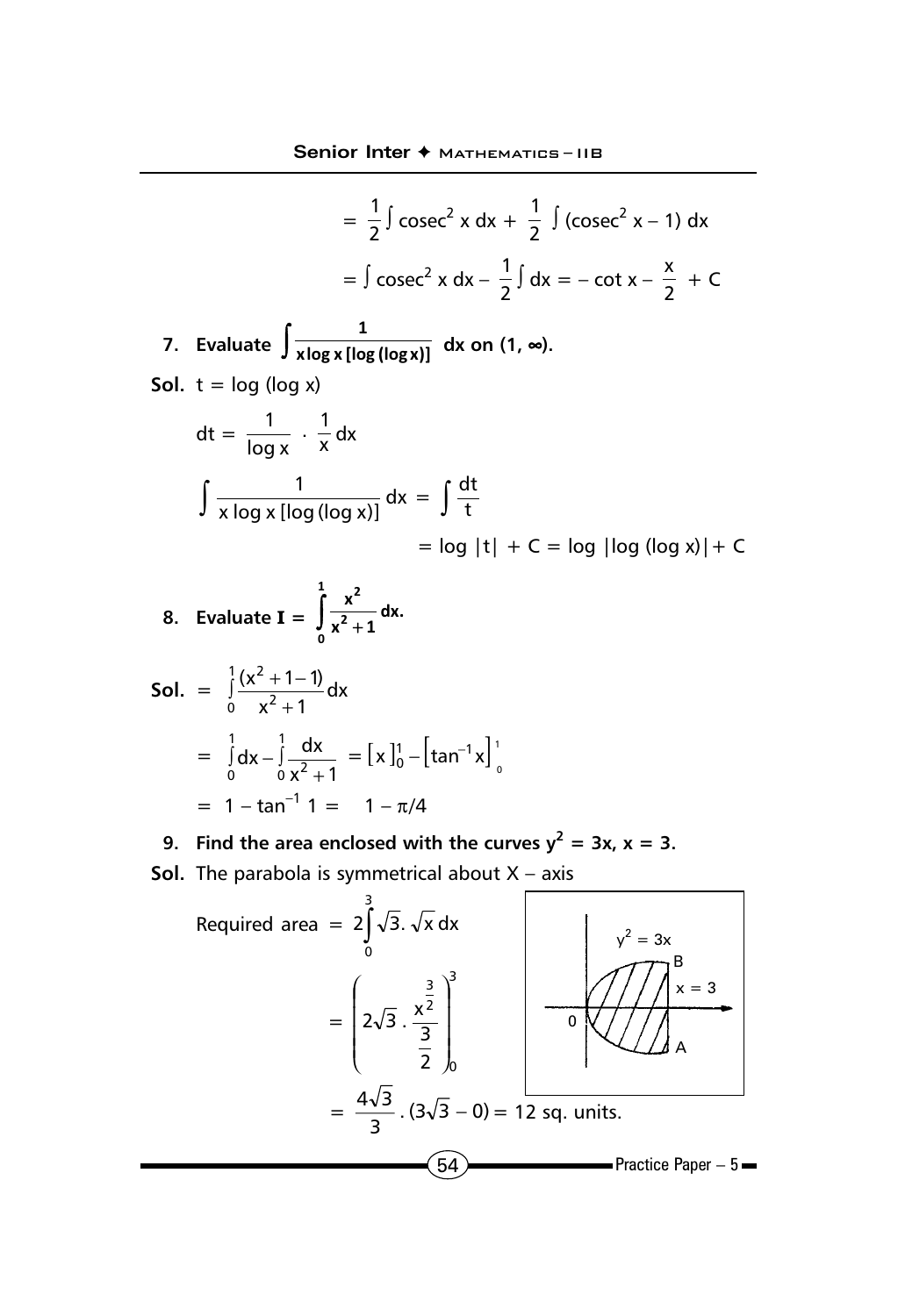- **10. Find the order of the differential equation of the family of all circles with their centres at the origin.**
- **Sol.** Equation of the circle with centre at origin is  $x^2 + y^2 = r^2$ Order = no .of arbitrary constants =  $1$



**II.11. Find the equation of the circum circle of the triangle formed by the straight lines given in each of the following.**

```
x + 3y - 1 = 0, x + y + 1 = 0, 2x + 3y + 4 = 0.
```
**Sol.**  $AB: x +3y - 1 = 0$   $AB: x + 3y - 1 = 0$ AC:  $x + y + 1 = 0$  AC:  $x + y + 1 = 0$ A :  $(1 - 2)$  B :  $(-5, 2)$ BC :  $2x + 3y + 4 = 0$  BC :  $2x + 3y + 4 = 0$  $C : (-2, 1)$ A



Equation of circle  $x^2 + y^2 + 2gx + 2fy + c = 0$ A, B, C are points on circumference. ∴ 1 + 4 + 2g – 4f + c = 0 –– (i)  $25 + 4 - 10g + 4f + c = 0$  -–(ii)  $4 + 1 - 4q + 2f + c = 0$  (iii) Subtracting  $(i) - (iii)$  we get  $6g - 6f = 0$  (or)  $g = f$  –– (iv) Subtracting  $(i) - (ii)$  we get

$$
24 - 12g + 8f = 0 \t\t - (v)
$$

 $\left(55\right)$  Practice Paper – 5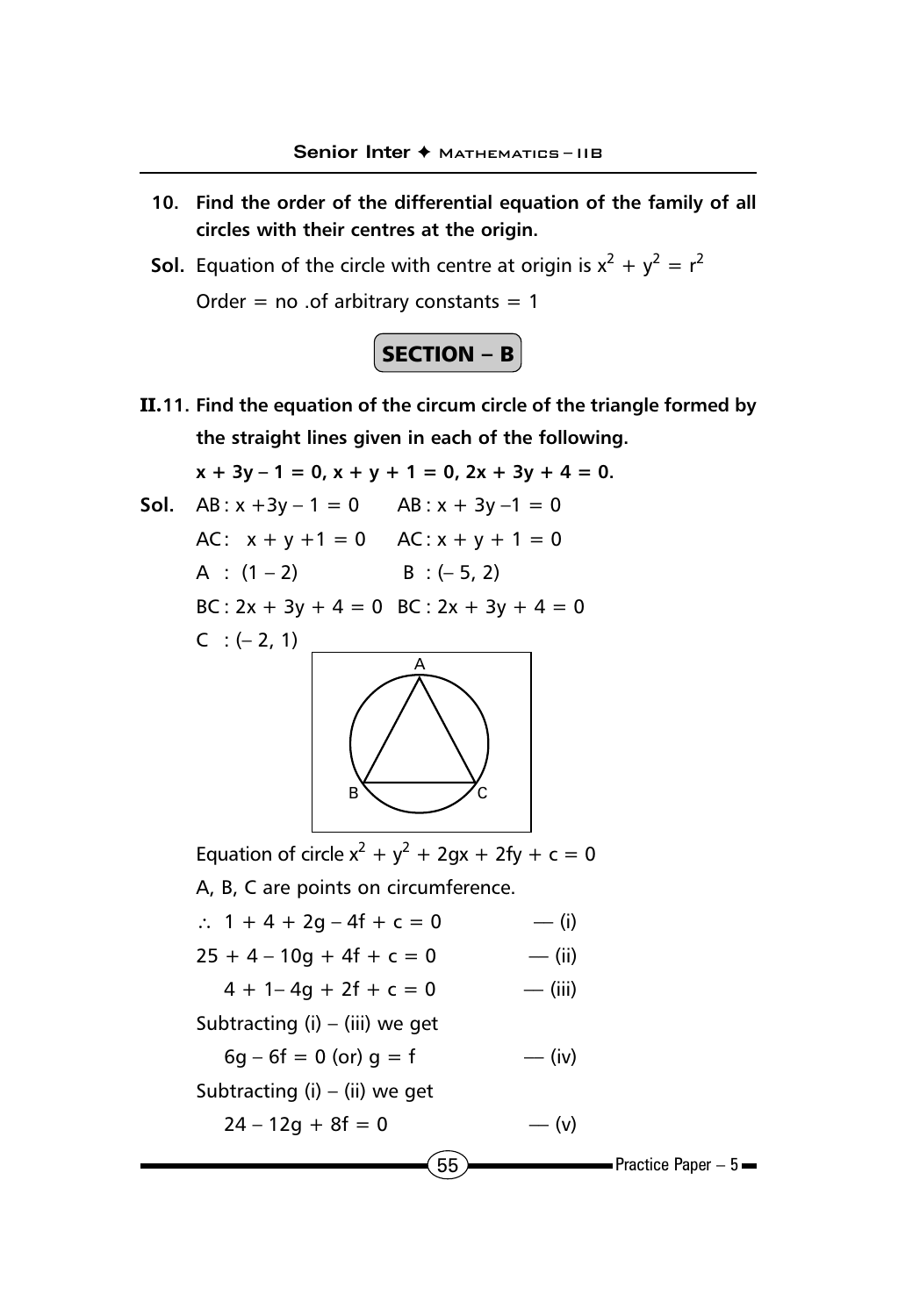Solving (iv) and (v) we get

 $g = 6, f = 6, c = 7$ 

Required equation of circle be

 $x^2 + y^2 + 12x + 12y + 7 = 0$ 

**12. Find the equation of the circle which cuts the following circles orthogonally.**

 $x^2 + y^2 + 2x + 4y + 1 = 0$ ,  $2x^2 + 2y^2 + 6x + 8y - 3 = 0$  $x^2 + y^2 - 2x + 6y - 3 = 0.$ 

**Sol.** Equations of the required circles are

$$
S = x^{2} + y^{2} + 2x + 4y + 1 = 0
$$
  
\n
$$
S_{1} = x^{2} + y^{2} + 3x + 4y - \frac{3}{2} = 0
$$
  
\n
$$
S_{11} = x^{2} + y^{2} - 2x + 6y - 3 = 0
$$
  
\nRadical axis of  $S = 0$ ,  $S_{1} = 0$  is  $S - S_{1} = 0 - x + \frac{5}{2} = 0 \Rightarrow x = \frac{5}{2}$   
\nRadical axis of  $S = 0$ ,  $S_{11} = 0$  is  $S - S_{11} = 0$   
\n
$$
4x - 2y + 4 = 0 \Rightarrow 2x - y + 2 = 0
$$
  
\n
$$
x = \frac{5}{2} \Rightarrow 5 - y + 2 = 0 \Rightarrow y = 7
$$

Radical centre is P  $\left(\frac{3}{2}, 7\right)$  $\left(\frac{5}{2}, 7\right)$ l  $\left(\frac{5}{2}, 7\right)$ 5

 $PT =$  Length of the tangent from P to  $S = 0$ 

$$
= \sqrt{\frac{25}{4} + 49 + 5 + 28 + 1}
$$

$$
= \sqrt{\frac{25}{4} + 83} = \sqrt{\frac{25 + 332}{4}} = \frac{\sqrt{357}}{2}
$$

Equation of the circles cutting the given circles orthogonally

$$
\left(x - \frac{5}{2}\right)^2 + (y - 7)^2 = \frac{357}{4}
$$
  
66  
Practice Paper – 5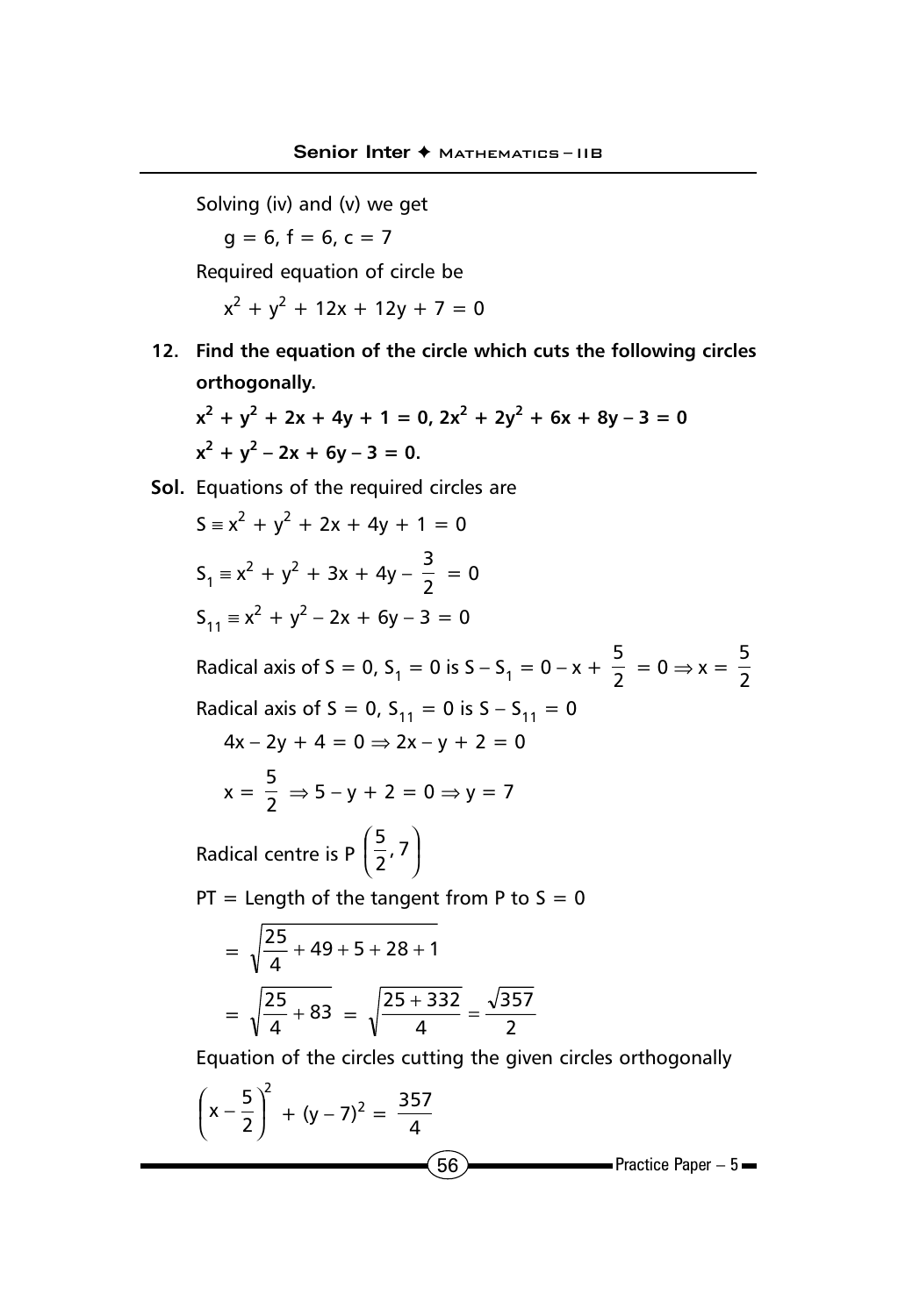$$
x^{2}-5x + \frac{25}{4} + y^{2} - 14y + 49 = \frac{357}{4}
$$
  
\n
$$
x^{2} + y^{2} - 5x - 14y + \frac{25}{4} + 49 - \frac{357}{4} = 0
$$
  
\n
$$
x^{2} + y^{2} - 5x - 14y + \frac{25 + 196 - 357}{4} = 0
$$
  
\n
$$
x^{2} + y^{2} - 5x - 14y - \frac{136}{4} = 0
$$
  
\n
$$
x^{2} + y^{2} - 5x - 14y - 34 = 0
$$

- **13. Prove that the product of the perpendicular distance from any point on the hyperbola to its asymptotes is constant.**
- **Sol.** Equation of the hyperbola is  $\frac{1}{2} \frac{1}{b^2}$ 2 2 2 b y  $rac{x^2}{a^2} - \frac{y^2}{b^2} = 1$ Any point on the hyperbola is P(a sec  $\theta$ , b tan  $\theta$ ) Equations of the asymptotes are  $\frac{x}{a} = \pm \frac{y}{b}$ i.e.,  $\frac{x}{a} - \frac{y}{b} = 0$  and  $\frac{x}{a}$  $\frac{x}{a} + \frac{y}{b} = 0$ PM = Perpendicular distance from P on  $\frac{x}{a} - \frac{y}{b} = 0$  =  $2^{\circ}$  b<sup>2</sup> 1 a 1  $|sec \theta - tan \theta|$ +  $\theta$  – tan $\theta$ PN = Perpendicular distance from P on a  $\frac{x}{a} + \frac{y}{b} = 0$ =  $2^{\circ}$  b<sup>2</sup> 1 a 1  $|sec \theta + tan \theta|$ +  $\theta$  +  $\tan\theta$ M N P

$$
PM. PN = \frac{|\sec\theta - \tan\theta|}{\sqrt{\frac{1}{a^2} + \frac{1}{b^2}}} \frac{|\sec\theta + \tan\theta|}{\sqrt{\frac{1}{a^2} + \frac{1}{b^2}}}
$$
\n
$$
\sqrt{57}
$$
\n
$$
Practice Paper - 5
$$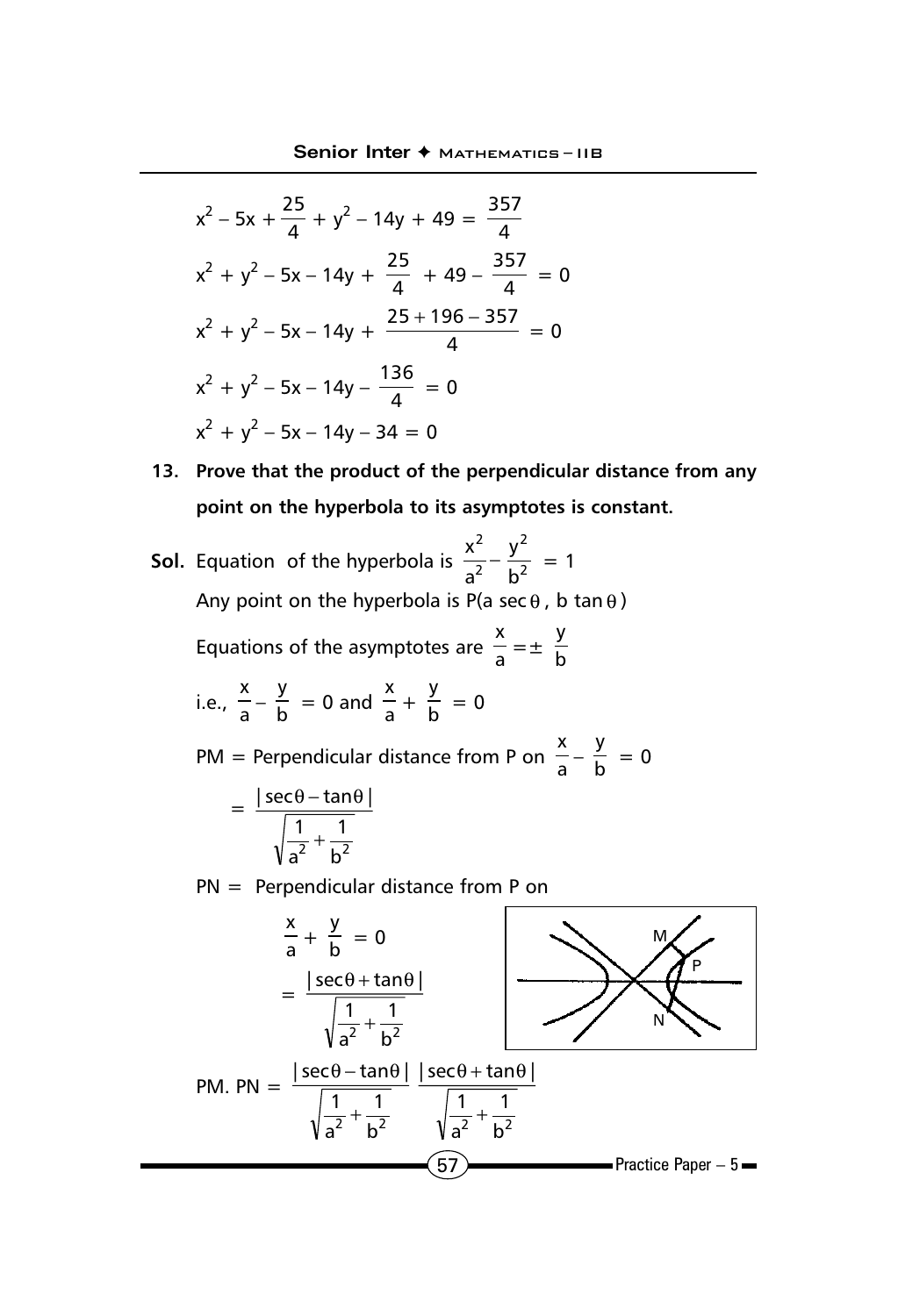$$
= \frac{|\sec^2 \theta - \tan^2 \theta|}{\left(\frac{1}{a^2} + \frac{1}{b^2}\right)} = \frac{1}{\frac{a^2 + b^2}{a^2 + b^2}} = \frac{a^2b^2}{a^2 + b^2} = \text{constant}
$$

- **14.** Find the equation of tangents to the ellipse  $2x^2 + y^2 = 8$  which **are :**
	- **i)** Parallel to  $x 2y 4 = 0$
- **Sol.** Slope will be :  $\frac{1}{2}$

Equation of tangent  $y = mx \pm \sqrt{a^2 m^2 + b^2}$ 

$$
y = \frac{1}{2}x \pm \sqrt{a^2 \left(\frac{1}{2}\right)^2 + b^2} \; ; \; \frac{x^2}{4} + \frac{y^2}{8} = 1
$$
  

$$
y = \frac{1}{2} \times \pm \sqrt{4 \times \frac{1}{4} + 8} ; y = \frac{1}{2} \times \pm 3
$$

 $2y - x \pm 6 = 0$  required equation of tangents.  $x - 2y \pm 6 = 0$ .

15. Evaluate 
$$
\int x^2 \sin^{-1} x \, dx, x \in (-1, 1)
$$
.

**Sol.** 
$$
\int x^2 \sin^{-1} x \, dx = (\sin^{-1} x) \frac{x^3}{3} - \frac{1}{3} \int x^3 \left( \frac{1}{\sqrt{1 - x^2}} \right) dx
$$
  
\n
$$
= \frac{x^3}{3} \sin^{-1} x - \frac{1}{3} \int \frac{x[1 - (1 - x^2)]}{\sqrt{1 - x^2}} \, dx
$$
\n
$$
= \frac{x^3}{3} \sin^{-1} x - \frac{1}{3} \int \frac{x \, dx}{\sqrt{1 - x^2}} + \frac{1}{3} \int x \sqrt{1 - x^2} \, dx
$$
\n
$$
= \frac{x^3}{3} \sin^{-1} x + \frac{1}{3} \sqrt{1 - x^2} + \frac{1}{3} \frac{(1 - x^2)^{\frac{3}{2}}}{\frac{3}{2}(-2)} + C
$$
\n
$$
= \frac{x^3}{3} \sin^{-1} x + \frac{\sqrt{1 - x^2}}{3} - \frac{1}{9} (1 - x^2)^{3/2} + C.
$$
\n**Exercise Paper - 5**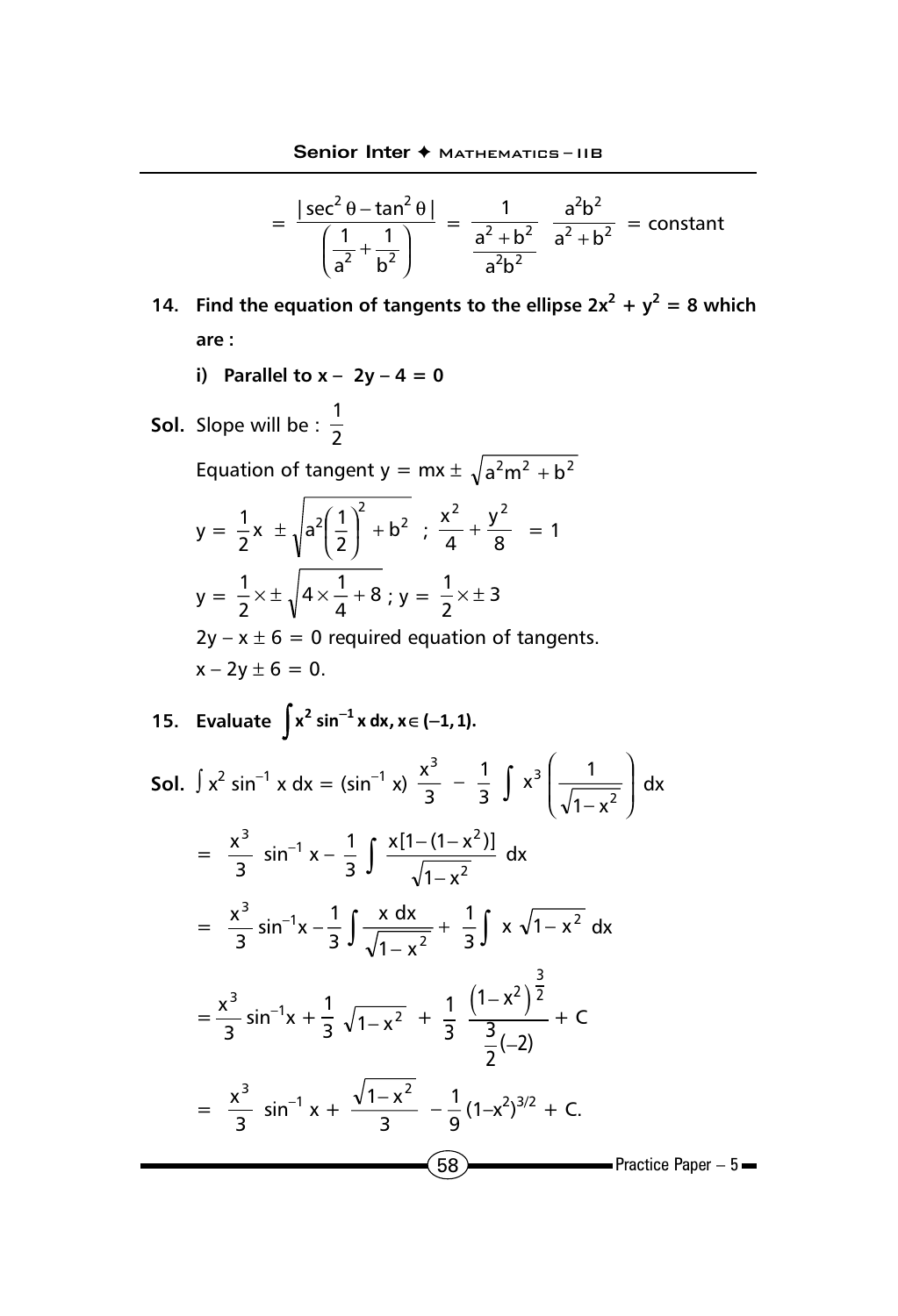16. Solve 
$$
\int_{0}^{\pi} \frac{x}{1 + \sin x} dx.
$$
  
\nSoI.  $I = \int_{0}^{\pi} \frac{x}{1 + \sin x} dx$  (i)  
\n
$$
\int_{0}^{\pi} f(x) dx = \int_{0}^{\pi} f(a - x) dx
$$
  
\n
$$
I = \int_{0}^{\pi} \frac{(\pi - x) dx}{1 + \sin (\pi - x)}
$$
 (ii)  
\n
$$
2I = \int_{0}^{\pi} \frac{\pi dx}{1 + \sin x}
$$
  
\n
$$
I = \frac{\pi}{2} \int_{0}^{\pi} \frac{dx}{1 + \sin x}
$$
  
\n
$$
= \frac{\pi}{2} \int_{0}^{\pi} \frac{(1 - \sin x)}{1 - \sin^2 x} dx = \frac{\pi}{2} \int_{0}^{\pi} \left( \frac{1 - \sin x}{\cos^2 x} \right) dx
$$
  
\n
$$
= \frac{\pi}{2} \int_{0}^{\pi} \frac{1}{\cos^2 x} dx - \int_{0}^{\pi} \frac{\sin x}{\cos x} \cdot \frac{1}{\cos x} dx
$$
  
\n
$$
= \frac{\pi}{2} \int_{0}^{\pi} \sec^2 x dx - \int_{0}^{\pi} \sec x \cdot \tan x dx
$$
  
\n
$$
= \frac{\pi}{2} \left[ \tan x \Big|_{0}^{\pi} - \left[ \sec x \right]_{0}^{\pi} \right]
$$
  
\n
$$
= \frac{\pi}{2} \left[ (0 - 0) - (-1 - 1) \right] = \frac{\pi}{2} \cdot 2 = \pi
$$
  
\n17. Solve  $\sin^{-1} \left[ \frac{dy}{dx} \right] = x + y$ .  
\nSoI.  $\frac{dy}{dx} = \sin (x + y)$   
\n $x + y = t$   
\n
$$
1 + \frac{dy}{dx} = \frac{dt}{dx}
$$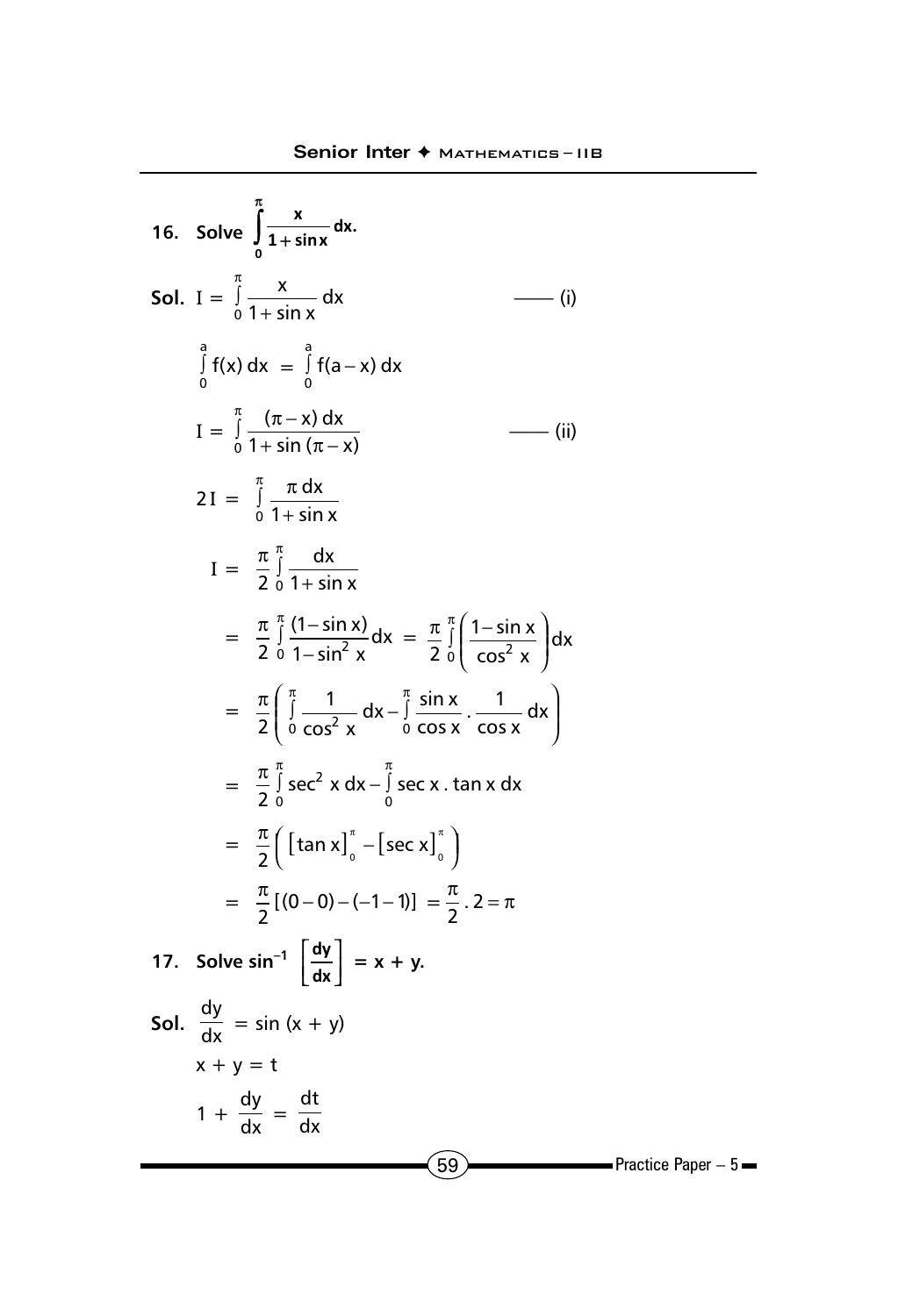```
dx
 \frac{dt}{dt} – 1 = sin t
 \frac{dt}{dx} = 1 + sin t
 1 + \sin tdt
    \frac{1}{+ \sin t} = dx
Integrating both sides we get
 \int \frac{dt}{1 + \sin t} = \int dx\int \frac{1 - \sin x}{\cos^2 x}\frac{1-\sin t}{\cos^2 t} dt = x + c
\int \sec^2 t \, dt - \int \tan t \ . \ \sec t \, dt = x + ctan t – sec t = x + c \Rightarrowtan (x + y) – sec (x + y) = x + cSECTION – C
```
- **III.18. Find the equation of the circle which passes through the vertices of the triangle formed by L<sub>1</sub> = x + y + 1 = 0, L<sub>2</sub> = 3x + y - 5 = 0,**  $L_3 = 2x + y - 5 = 0.$ 
	- $(60)$  Practice Paper 5 **Sol.** Suppose  $L_1$ ,  $L_2$ ;  $L_3$ ,  $L_3$  and  $L_3$ ,  $L_1$  intersect in A, B and C respectively. Consider a curve whose equation is k (x + y + 1) (3x + y - 5) +  $l(3x + y - 5)$  $(2x + y - 5) + m(2x + y - 5) (x + y + 1) = 0$  ---- (1) This equation represents a circle i) Co-efficient of  $x^2 =$  Co – efficient of  $y^2$  $3k + 6l + 2m = k + l + m$  $2k + 5l + m = 0$  (2) ii) Co-efficient of  $xy = 0$  $4k + 5l + 3m = 0$  (3)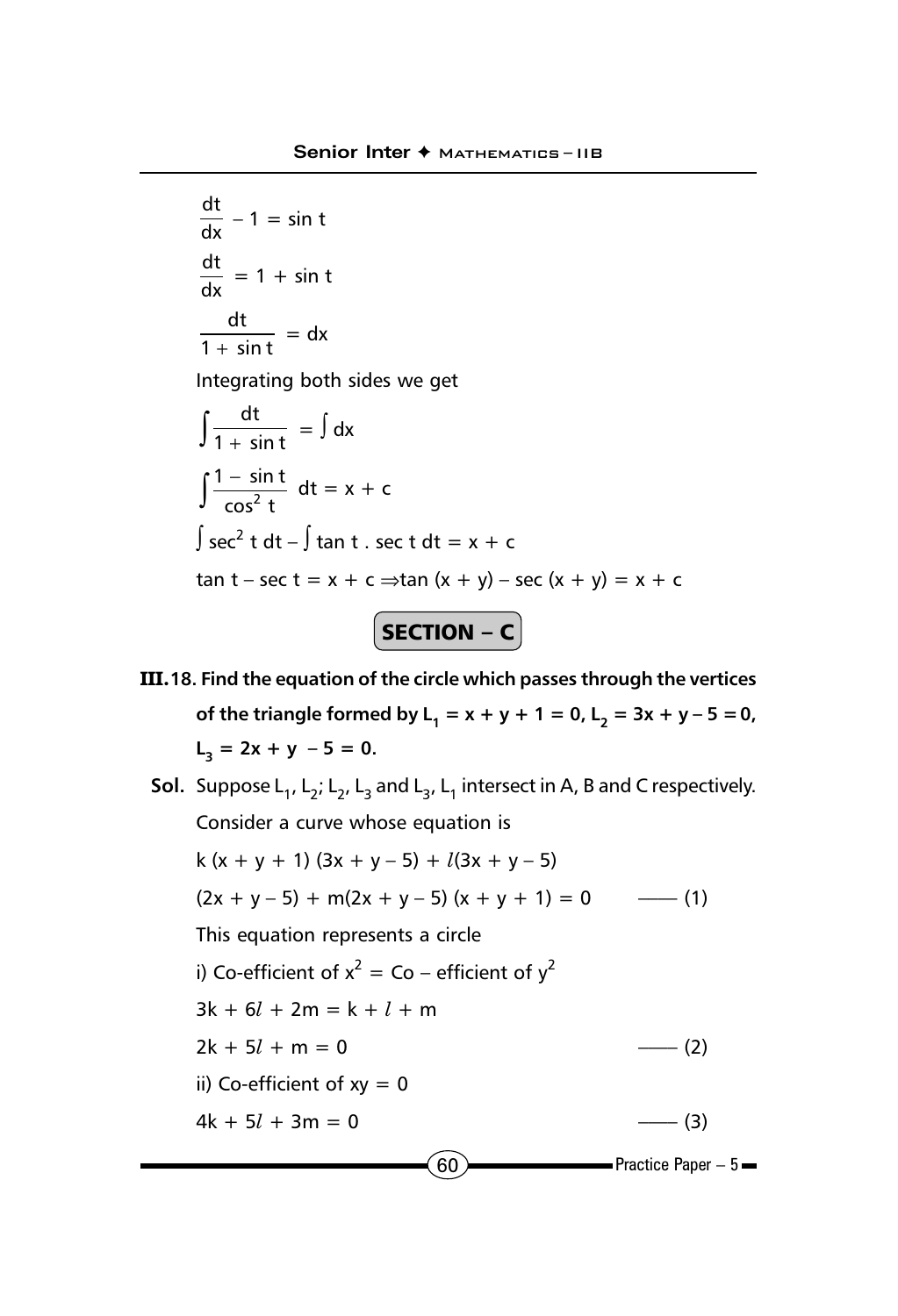Applying cross multiplication rule for (2) and (3) we get k *l* m 5  $\sim$  1  $\sim$  2  $\sim$  5 5345  $15 - 5$  $\frac{k}{-5} = \frac{l}{4-6} = \frac{m}{10-20}$ − 10 m  $10 - 2$  $\frac{k}{10} = \frac{l}{-2} = \frac{m}{-10} \implies \frac{k}{5} = \frac{l}{-1} = \frac{m}{-5}$  $5 - 1$  $\frac{k}{5} = \frac{l}{-1} = \frac{r}{-1}$ Substituting in (1), equation of the required circle is  $5(x + y + 1)$   $(3x + y - 5) - 1(3x + y - 5)$  $(2x + y - 5) - 5(2x + y - 5) (x + y + 1) = 0$ i.e.,  $x^2 + y^2 - 30x - 10y + 25 = 0$ 

- **19. Find the equations of circles which touch**  $2x 3y + 1 = 0$  **at**  $(1, 1)$  and having radius  $\sqrt{13}$ .
- **Sol.** The centres of required circle lies on a line perpendicular to  $2x - 3y + 1 = 0$  and passing through (1, 1)



The equation of the line of centre can be taken as

 $3x + 2y + k = 0$ 

This line passes through (1, 1)

 $3 + 2 + k = 0 \Rightarrow k = -5$ 

Equation of AB is  $3x + 2y - 5 = 0$ 

The centres A and B are situated on

 $3x + 2y - 5 = 0$  at a distance  $\sqrt{13}$  from (1, 1).

The centre B are given by  $(x_1 \pm r \cos \theta, y_1 \pm r \sin \theta)$ 

 $(61)$  Practice Paper – 5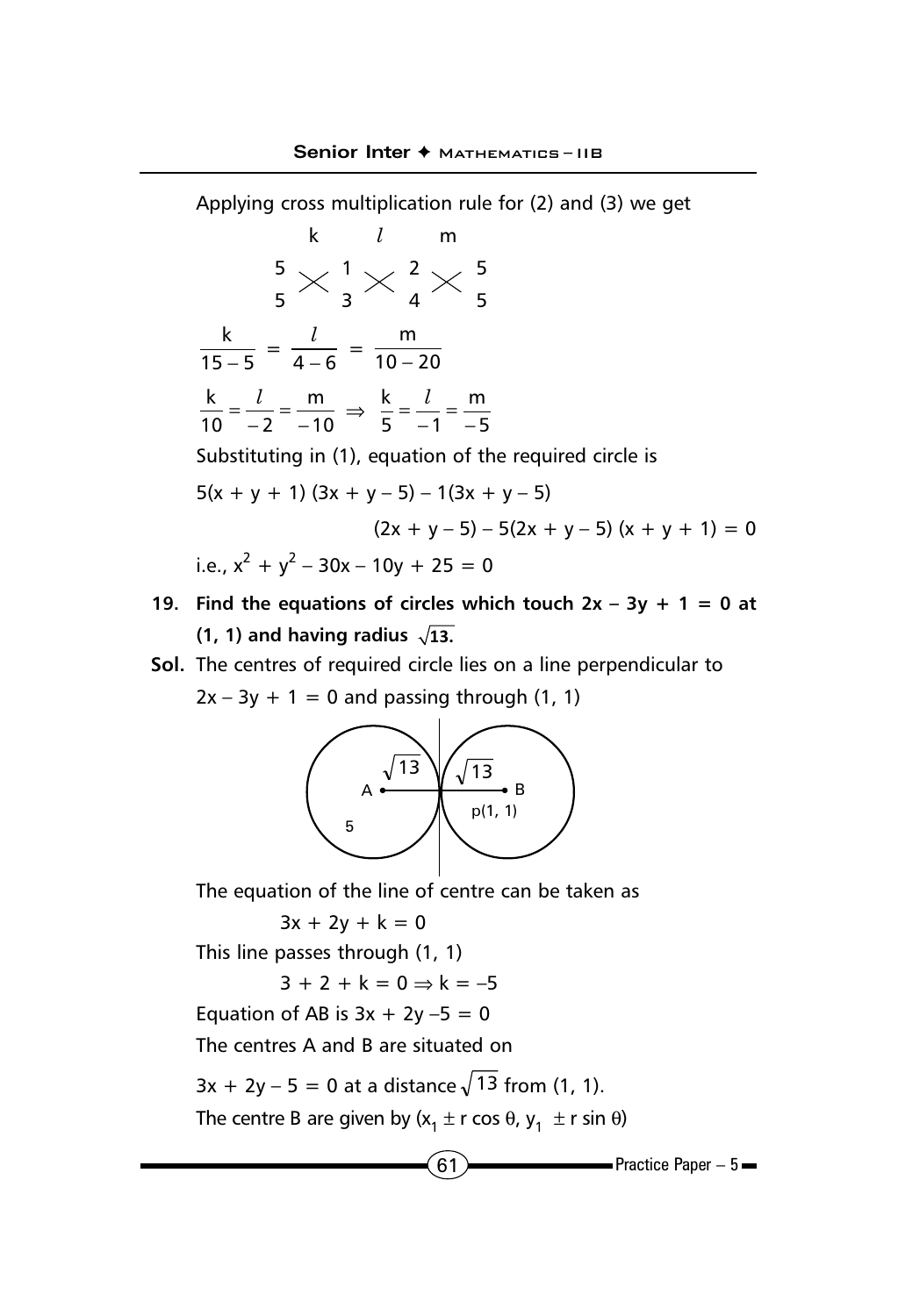$$
\left(1+\sqrt{13}\left(-\frac{2}{\sqrt{13}}\right)1+\sqrt{13}\cdot\frac{3}{\sqrt{13}}\right) \text{ and}
$$
\n
$$
\left(1-\sqrt{13}\frac{(-2)}{\sqrt{13}}, 1-\sqrt{13}\cdot\frac{3}{\sqrt{13}}\right)
$$
\ni.e.,  $(1-2, 1+3)$  and  $(1+2, 1-3)$  (-1, 4) and  $(3, -2)$   
\nCentre  $(3, -2)$ ,  $r = \sqrt{13}$   
\nEquation of the required circles are  
\n $(x + 1)^2 + (y - 4)^2 = 13$  and  $(x - 3)^2 + (y + 2)^2 = 13$   
\ni.e.,  $x^2 + y^2 + 2x - 8y + 4 = 0$  and  $x^2 + y^2 - 6x + 4y = 0$ 

**20. Show that the tangent at one extremity of a focal chord of a parabola is parallel to the normal at the other extremity.**

**Sol.** 
$$
P(t_1)
$$
,  $Q(t_2)$  are the ends of a focal chord.  
Slope of PS = Slope of PQ

slope of PS = Slope of PQ  
\n
$$
\frac{2at_1}{a(t_1^2 - 1)} = \frac{2a(t_1 - t_2)}{a(t_1^2 - t_2^2)}
$$
\n
$$
\frac{t_1}{t_1^2 - 1} = \frac{1}{t_1 + t_2}
$$
\n
$$
t_1 + t_2 = \frac{t_1^2 - 1}{t_1} = t_1 - \frac{1}{t_1}
$$
\nEquation of the tangent at P(t<sub>1</sub>) is t<sub>1</sub>y = x + at<sub>1</sub><sup>2</sup>  
\nSlope of the tangent at P =  $\frac{1}{t_1}$  (1)  
\nEquation of the normal at Q(t<sub>2</sub>) is y + xt<sub>2</sub> = 2at<sub>2</sub> + at<sub>2</sub><sup>3</sup>  
\nEquation of the normal at Q(t<sub>2</sub>) is y + xt<sub>2</sub> = 2at<sub>2</sub> + at<sub>2</sub><sup>3</sup>

Slope of the normal at  $Q = -t_2$  —— (3)

From (1), (2), (3) we get slope of the tangent at  $P = slope of$ normal at Q

Slope of the tangent at P is parallel to the normal at Q.

 $\sim$  Practice Paper – 5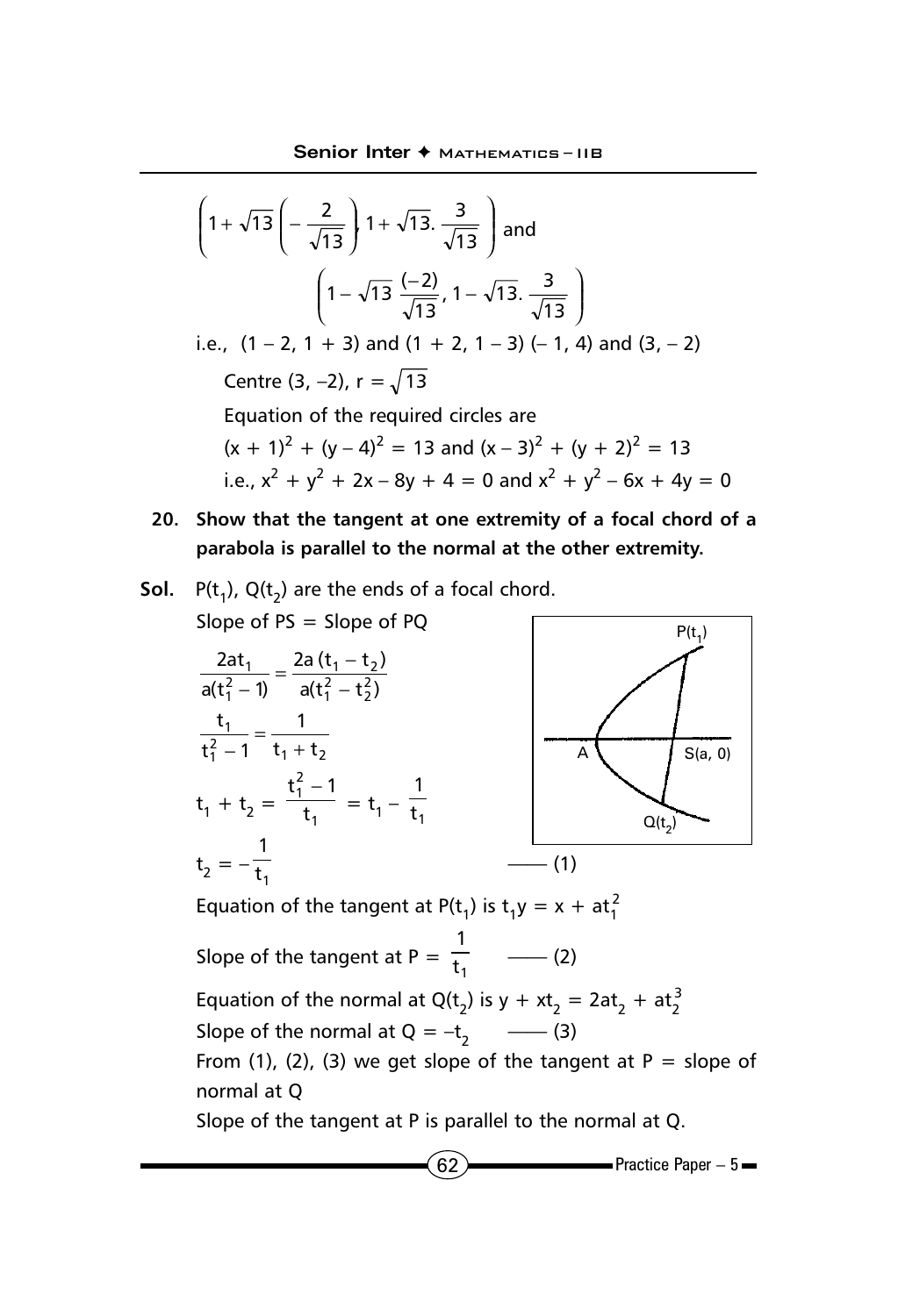$(63)$  Practice Paper – 5 21. Solve  $\int (6x+5)\sqrt{6-2x^2}+x dx$ . **Sol.** Let  $6x + 5 = A(1 - 4x) + B$ Equating the co-efficients of x; 6 = –4 A  $\Rightarrow$  A =  $\frac{-3}{2}$ Equating the constants A + B = 5; B = 5 - A = 5 +  $\frac{3}{2}$  =  $\frac{13}{2}$  $\int (6x+5) \sqrt{6-2x^2+x} dx$  $= -\frac{3}{2}$   $(1 - 4x) \sqrt{6} - 2x^2 + x dx$  $-\frac{3}{2}\int (1-4x)\sqrt{6-2x^2+x} dx + \frac{13}{2}\int \sqrt{6-2x^2+x} dx$  $+\frac{13}{2}\int \sqrt{6-2x^2+}$  $= -\frac{3}{2} \frac{(6-2x^2+x)^{7/2}}{3} + \frac{13}{2} \sqrt{2} \int \sqrt{3-x^2 + \frac{x}{2}} dx$ 13 2 3  $6 - 2x^2 + x$ 2 3  $(6-2x^2+x)^{3/2}$ , 13  $\sqrt{2}$ ,  $\sqrt{2}$  $=$  – (6 – 2x<sup>2</sup> + x)<sup>3/2</sup> +  $\frac{15}{\sqrt{2}}$  )  $\sqrt{\left(\frac{7}{4}\right)}$  –  $\left(x-\frac{1}{4}\right)$  $\left(x-\frac{1}{4}\right)$  $\left(\frac{7}{4}\right)^2 - \left(x$ l  $\left(\frac{7}{4}\right)^2 - \left(x - \frac{1}{4}\right)^2 dx$  $\left(\frac{7}{4}\right)^2 - \left(x - \frac{1}{4}\right)$ 7 2 13  $\int (7)^2$   $\int (1)^2$  $= - (6 - 2x^2 + x)^{3/2} + \frac{15}{\sqrt{2}} \left[ \frac{(4 + 1)x}{2} \right]$  $\frac{1}{4}$   $\sqrt{3-x^2+\frac{x}{2}}$  $x - \frac{1}{1}$ 2 13 2  $\overline{\phantom{a}}$ I I I l  $\left(\left(x-\frac{1}{4}\right)\sqrt{3-x^2+}\right)$ l ( x –  $+\frac{45}{32}sin^{-1}\frac{1}{7}$  + C 4 7 4  $x - \frac{1}{4}$  $\frac{49}{32}$  sin<sup>-1</sup>  $\left(\frac{41}{7}\right)$  +  $\big)$  $\left( \right)$   $\overline{1}$  $\left(\frac{7}{4}\right)$ l ſ i,  $\overline{1}$  $\left(x-\frac{1}{4}\right)$ l ( <sub>x −</sub>  $+\frac{49}{22}$  sin<sup>-1</sup>  $= -(6 - 2x^2 + x)^{3/2} + \frac{13}{\sqrt{2}} \frac{(4x-1)\sqrt{(6-2x^2+x)}}{2}$  $\overline{2}$  16 2  $-1) \sqrt{(6-2x^2 +$  $+$  $\frac{49}{32}$  sin<sup>-1</sup>  $\left(\frac{4x-1}{7}\right)$  $\big)$  $\left(\frac{4x-1}{7}\right)$ l  $-1\left(\frac{4x-1}{7}\right) + C$  $= (6-2x^2 + x)^{3/2} + \frac{13}{16} (4x-1) \sqrt{6-2x^2 + x^2}$  $+$   $\frac{1}{32\sqrt{2}}$  $\frac{637}{12\sqrt{2}} \sin^{-1} \left( \frac{4x-1}{7} \right) + C$  $\frac{4x-1}{7}$  +  $\overline{\phantom{a}}$  $\left(\frac{4x-1}{7}\right)$ l ( 4x –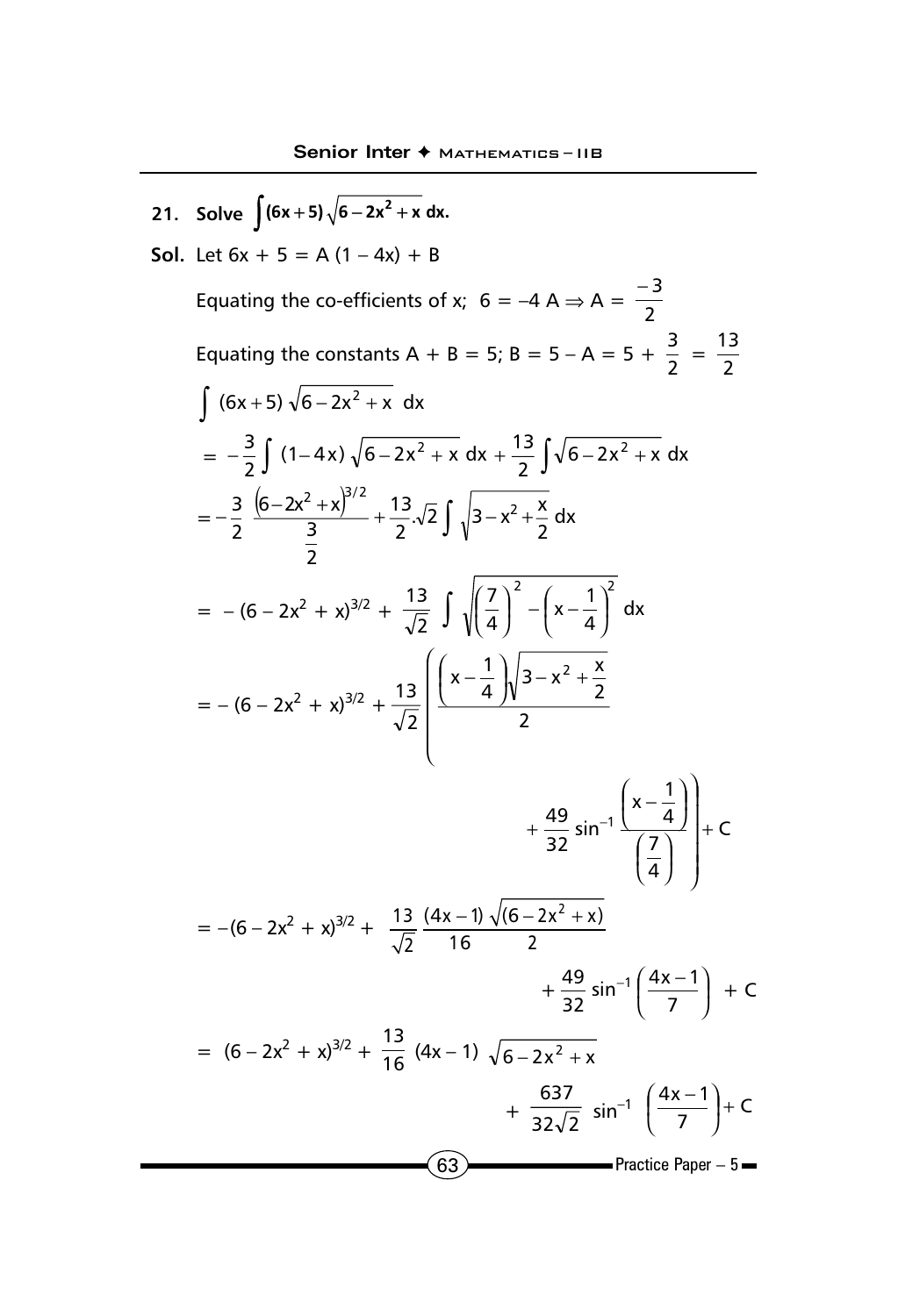$64$  Practice Paper – 5 **22.** If  $\mathbf{I}_n = \int (\log x)^n dx$ , then show that  $\mathbf{I}_n = x (\log x)^n - n \mathbf{I}_{n-1}$  and hence find  $\int$  (log x)<sup>4</sup> dx. **Sol.** I<sub>n</sub> =  $\int$  (log x)<sup>n</sup> dx  $=$  (log x)<sup>n</sup>. x –  $\int x \cdot n \cdot (\log x)^{n-1} \cdot \frac{1}{x} dx$  $= x.$  (log x)<sup>n</sup> – n ∫ (log x)<sup>n – 1</sup> dx  $= x (\log x)^{n} - n . I_{n-1}$  $I_4 = x (\log x)^4 - 4$ .  $I_3$  $I_3 = (x \log x)^3 - 3$ .  $I_2$  $I_2 = (x \log x)^2 - 2$ .  $I_1$  $I_1 = x \log x - I_0$  where  $I_0 = \int dx = x$  $I_1 = x \log x - x$  $I_2 = (x (\log x)^2 - 2x \log x + 2x)$  $I_3 = (x (\log x)^3 - 3(x (\log x)^2 - 2x \log x + 2x))$  $= x$  . (log x)<sup>3</sup> – 3x (log x)<sup>2</sup> + 6x (log x) – 6x  $I_4 = x(\log x)^4 - 4[x. (\log x)^3 - 3x (\log x)^2 + 6x (\log x) - 6x] + C$  $= x [(log x)<sup>4</sup> - 4(log x)<sup>3</sup> + 12(log x)<sup>2</sup> - 24(log x) + 24] + C$ **23. Evaluate**   $\int_{0}^{2} \frac{\sin^2 x}{\cos x + \sin x} dx.$ 0 π  $\int \frac{\sin x}{\cos x +}$ **Sol.** I =  $\int_{0}^{1} \frac{3\pi i}{\cos x + \sin x} dx$  $\int_{0}^{2}$  sin<sup>2</sup> x dx  $\int_{0}^{\frac{\pi}{10}} \frac{\cos x}{\cos x +}$ π  $=$   $\int \frac{Z}{2} dx$  $\cos\left(\frac{x}{2}-x\right)+\sin\left(\frac{x}{2}-x\right)$  $\sin^2\left(\frac{\pi}{2} - x\right)$  $\int_{0}^{\infty}$  cos $\left(\frac{\pi}{2} - x\right) + \sin\left(\frac{\pi}{2} - x\right)$  $\overline{\phantom{a}}$  $\left(\frac{\pi}{2} - x\right)$ l  $-\frac{\pi}{2}$  + sin $\frac{\pi}{2}$  –  $\big)$  $\left(\frac{\pi}{2} - x\right)$ l  $\left(\frac{\pi}{2}-\right)$ I  $\overline{\phantom{a}}$  $\left(\frac{\pi}{2} - x\right)$ Ţ  $\frac{\pi}{2}$  – ∫ π  $=$   $\int \frac{\cosh x}{\sin x + \cos x}$  $\zeta_1^2$  cos<sup>2</sup> x dx  $\int_{0}^{1} \frac{\cos x}{\sin x + \cos x}$ π  $=\frac{1}{2}$   $\int \frac{\sin x + \cos x}{\sin x + \cos x} dx$  $\sin^2 x + \cos^2 x$ 2  $1 \frac{\pi}{2} \sin^2 x + \cos^2 x$  $\int_{0}^{\pi/2} \frac{\sin^2 x +}{\sin x +}$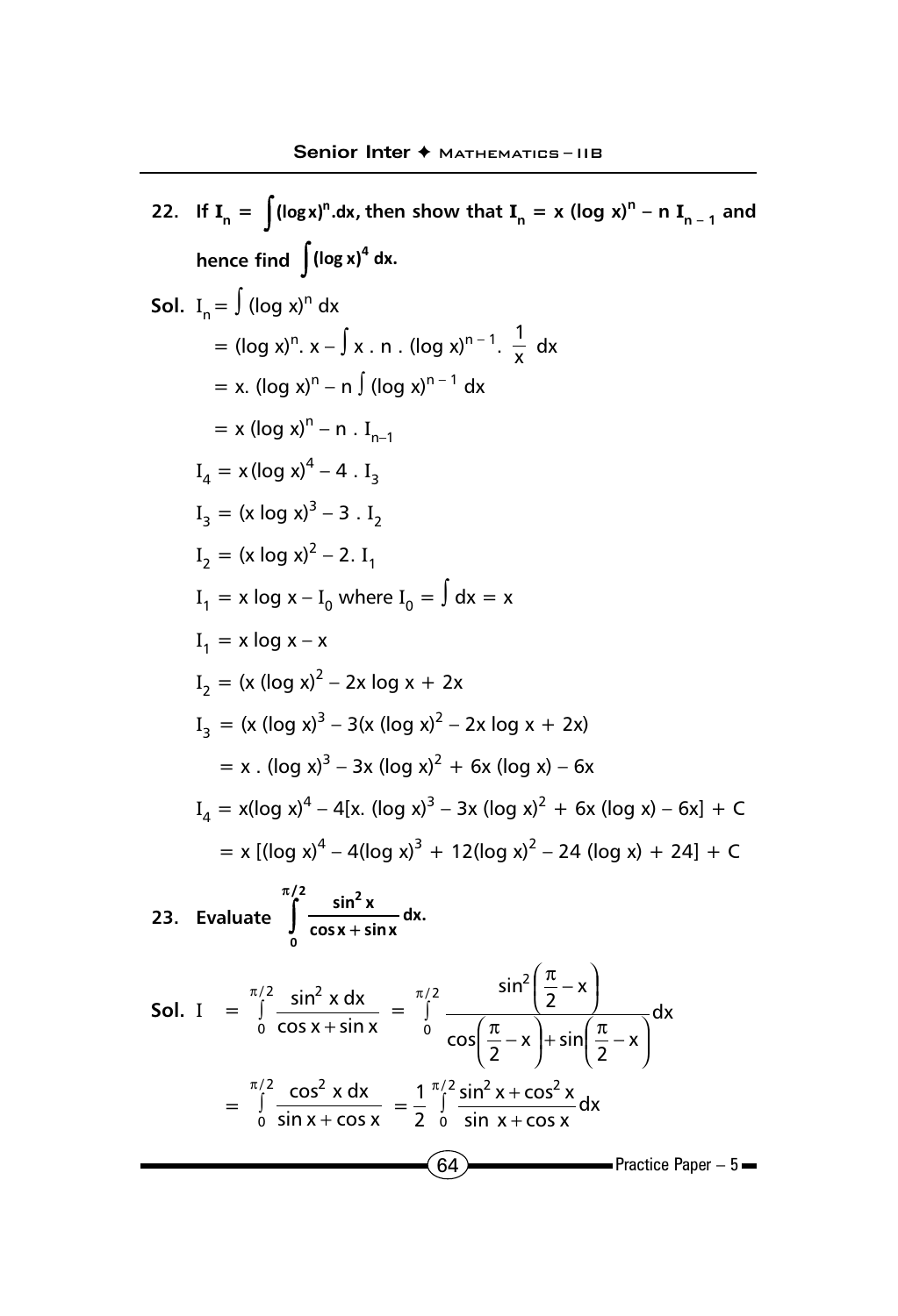$(65)$  Practice Paper – 5  $=\int_{2}^{\pi/2} \frac{dx}{\sin x + \cos x}$ 2 1  $\frac{\pi}{2}$  $\int_{0}^{\frac{\pi}{2}} \frac{\alpha}{\sin x + \alpha}$ π  $-$  (1) Consider  $\int_{0}^{1} \frac{dx}{\sin x + \cos x}$  $\int_{0}^{2}$  dx  $\int_{0}^{\frac{\pi}{2}} \frac{\alpha}{\sin x}$ π Put  $\tan \frac{x}{2} = t$  $dx = \frac{2dt}{1+t^2}$ +  $cos x = \frac{1}{1+t^2}$ 2  $1 + t$  $1 - t$  $\frac{-t^2}{+t^2}$ , sin x =  $\frac{2t}{1+t^2}$ +  $\sin x + \cos x$  $\int_{0}^{2}$  dx  $\int_{0}^{\frac{\pi}{2}} \frac{\alpha}{\sin x}$ π  $=\int_{0}^{1} \frac{2t dt}{2t + (1 - t^2)}$ 2 1  $\frac{1}{0}$   $\frac{21}{2}$  +  $(1 = 2 \int \frac{dE}{(1/2)^2 + 1}$ 1  $2\int_{0}^{1} \frac{dt}{(\sqrt{2})^2 - (t-1)^2} = 2 \cdot \frac{1}{2\sqrt{2}} \left[ \log \frac{\sqrt{2} + t - 1}{\sqrt{2} - t + 1} \right]_{0}^{1}$ 2.  $\frac{1}{2\sqrt{2}} \left[ \log \frac{\sqrt{2} + t - 1}{\sqrt{2} - t + 1} \right]_0$ J I L L L L  $-$  t +  $+$  t  $=\frac{1}{\sqrt{2}}\log 1 - \log \frac{\sqrt{2}-1}{\sqrt{2}+1}$  $\overline{)}$  $\overline{a}$  $\overline{\phantom{a}}$ l ſ  $\frac{1}{\sqrt{2}}\left(\log 1-\log \frac{\sqrt{2}-1}{\sqrt{2}+1}\right)=\frac{1}{\sqrt{2}}$ .  $\log \frac{\sqrt{2}+1}{\sqrt{2}-1} \times \frac{\sqrt{2}+1}{\sqrt{2}+1}$  $\frac{1}{\sqrt{2}}$  . log  $\frac{\sqrt{2}+1}{\sqrt{2}-1}$ +  $+1$   $\times \frac{\sqrt{2} +}{\sqrt{2} +}$  $=\frac{1}{\sqrt{2}} \log (\sqrt{2} + 1)^2$ 2  $\frac{1}{\sqrt{2}} \log (\sqrt{2} + 1)^2 = \frac{2}{\sqrt{2}} \log (\sqrt{2} + 1)$ 2  $\frac{2}{\sqrt{2}}$  log ( $\sqrt{2}$  +  $I = \frac{1}{\sqrt{2}} \log (\sqrt{2} + 1)$ 2  $\frac{1}{\sqrt{2}}$  log ( $\sqrt{2}$  + 24. Solve  $\frac{dy}{dx}(x^2y^3 + xy) = 1$ . **Sol.**  $\frac{dx}{dy} = xy + x^2y^3$ This is Bernoulli's equation  $x^{-2}$ .  $\frac{dx}{dy} - \frac{1}{x}$ .  $y = y^3$ Put  $z = -\frac{1}{x}$  so that  $\frac{dz}{dy} = \frac{1}{x^2}$ dy dx